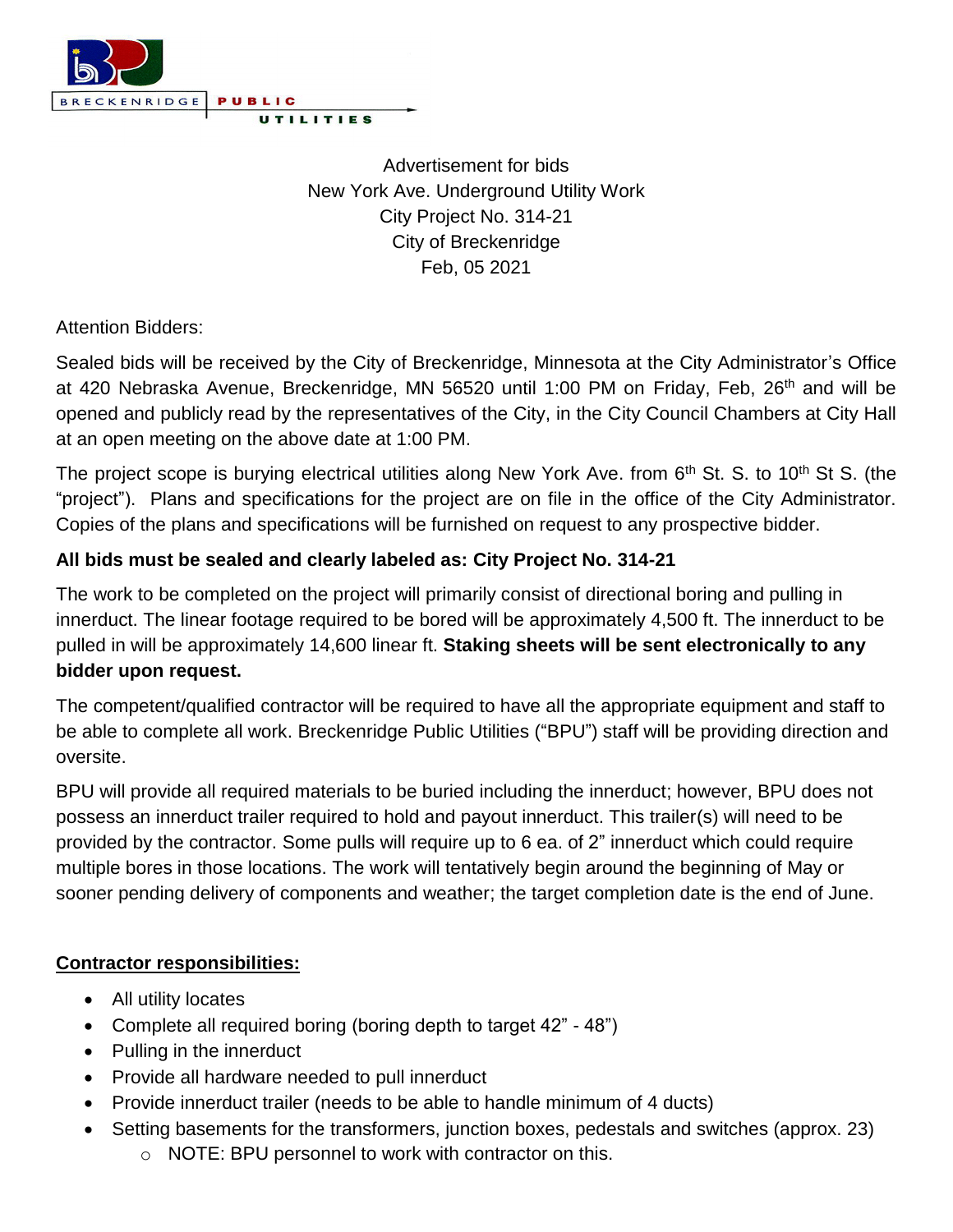- Cutting and removing concrete or asphalt if needed (should be minimal)
- All bore pit and box (switches, transf., peds, J Boxes) excavations
- Pit restoration with good quality black dirt to level grade with slight crown to allow for settling.

## **BPU responsibilities:**

- Staking of the proposed route
- Provide the innerduct and misc. splicing hardware
- Providing notice to the city residents
- Assist in setting of required basements
- Repair or replacement of any asphalt or concrete that has been removed by contractor
- Seeding excavation areas

Plans may require slight altering, and certain lengths of boring and innerduct may change slightly during the project. Therefore; **all bids for boring are to be based on a "per linear foot bored".** Additionally, a lump sum bid is required for each basement that is required to be set. (approx. 23)

## **Example:**

Standard cost of \$xx per/ft for boring and pulling first 2 pipes, plus upcharge of \$x for each additional pipe beyond the first two pipes. \$x per basement set.

Each bid must be accompanied by a bid bond payable to the City of Breckenridge, Minnesota, in the amount of five percent (5%) of the total bid. This is to serve as a guarantee that the bidder will enter into a contract for the performance of such work if the contract is awarded to them. Only bids that are accompanied by such bond in the envelope will be considered. The contract awarded to the lowest responsible bidder shall be on the form required by the City. A copy of the required contract form, including insurance along with performance and payment bond requirements, may be requested by bidders from the City Administrator.

**Bid opening will take place at 1:00 PM on Friday, Feb 26th, 2021. Sealed Bids will be accepted at City Hall until that time. Sealed Bids can also be mailed to:**

**City Hall 420 Nebraska Ave Breckenridge, MN 56520 Attention: Renae Smith**

The City of Breckenridge reserves the right to reject any and all bids.

Please direct any questions regarding this bid to:

Neil Crocker Director of Public Services [ncrocker@breckenridgemn.net](mailto:ncrocker@breckenridgemn.net) 701-640-0133 Mobile 218-643-4681 Office